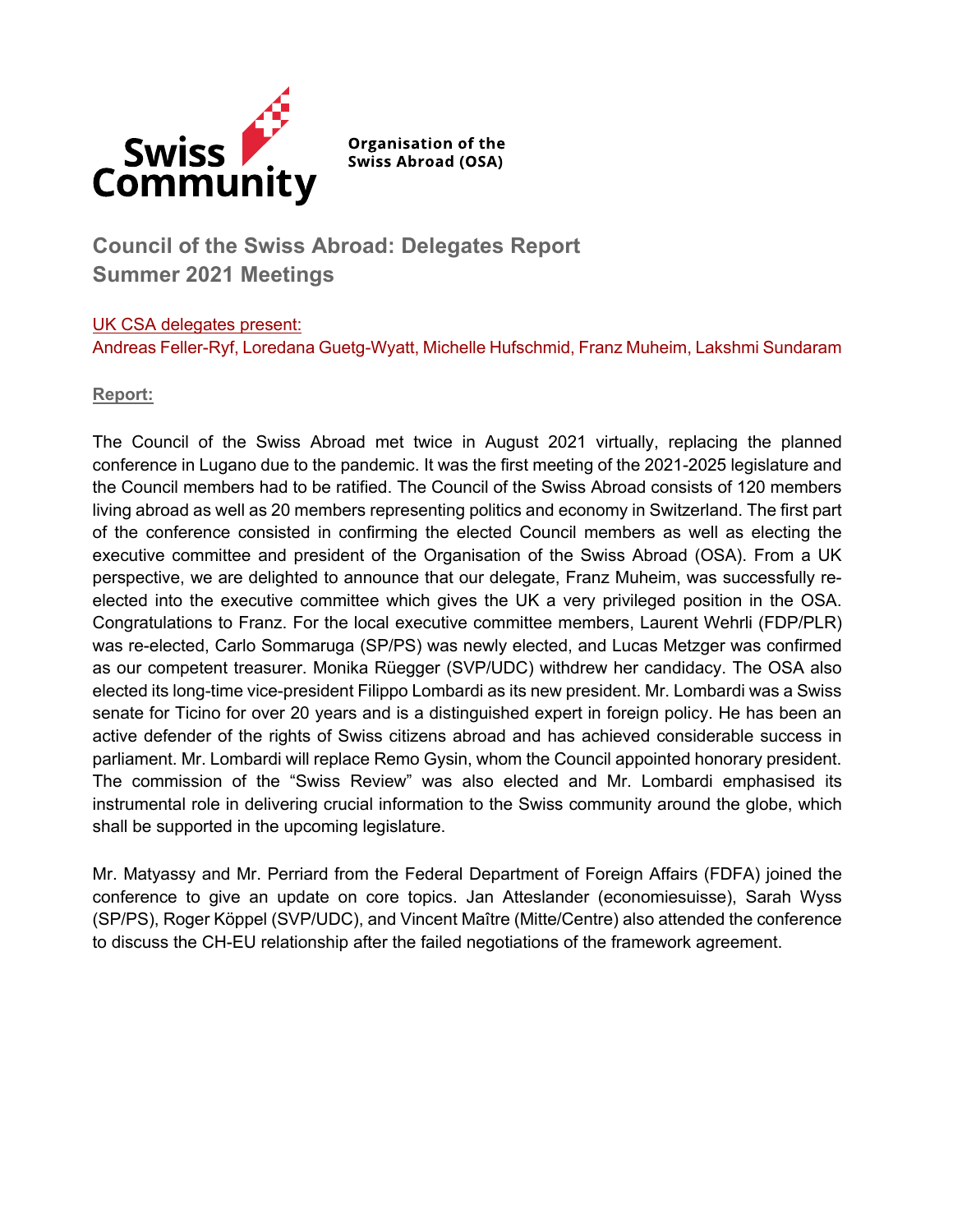## **The following core topics were addressed during the conference:**

### **· Pandemic/vaccination**

All Swiss abroad now have the option to receive the vaccine in Switzerland. Regarding the vaccine certificate, Laurent Wehrli (FDP/PLR) announced that it should now be relatively easy to obtain a Covid certificate if vaccinated with a vaccine approved by Swiss authorities (Moderna, Pfizer). Parliament is currently working on the acceptance of other vaccines (AstraZeneca and others) together with Swissmedic and the Federal Office for Public Health to allow a facilitated access to a Covid certificate. More information will follow in due course.

## **· Voting/E-voting**

Andreas Feller-Ryf underlined the flaws in the current voting process with voting material being delivered too late. The OSA has already reacted to the issue by sending out questionnaires in 2021 and 2022 to all delegates after each election in order to identify whether voting issues occurred in countries of residence or cantons. In addition, a larger questionnaire will be sent out once a year to all subscribers of the OSA newsletter (2,000+) to collect further data.

In 2020, the Federal Council decided to relaunch new e-voting trials and it can be expected that a new test phase will be initiated in 2022. The OSA published an official statement in 2019 asking the confederation to introduce an e-voting system for the federal elections in 2023, and urged all cantons to adopt appropriate legislation to ensure the introduction of an e-voting system by 2023. Franz Muheim underlined the importance of involving all political parties in this process. There is an active interest coming from both Michelle Hufschmid and Franz Muheim to start a specific taskforce to ensure the success of e-voting.

#### **· Social security**

Andreas Feller-Ryf inquired about the progress for the option to make voluntary OASI/AHV/AVS payments for all Swiss citizens post-Brexit. Currently only Swiss citizens who moved to the UK after 1 January 2021 have this option. It was understood that the problem is on the task list of the embassy. The federal office for social security will also be contacted to obtain further information. Franz Muheim underlined that Brexit has just only started and that the UK delegates are counting on the close contact with the embassy and the Federal Department of Foreign Affairs (FDFA).

#### **· New community platform swisscommunity.org**

By launching the new community platform for the Swiss abroad, swisscommunity.org, the OSA hopes to better connect its community abroad with a modern, digital offering. Please check out the new platform to stay up to date.

#### **· Banking fees**

Although the OSA has an existing partnership with the Cantonal Bank of Geneva, Mr. Lombardi suggested issuing a list of banks that offer favorable conditions for Swiss citizens living abroad. Lucas Metzger (treasurer) will undertake an analysis of all banks, especially the ones suggested by members of the Council including Bank Cler and Migrosbank as well as new digital Fintech bank offerings. The issue is difficult to be challenged by politics given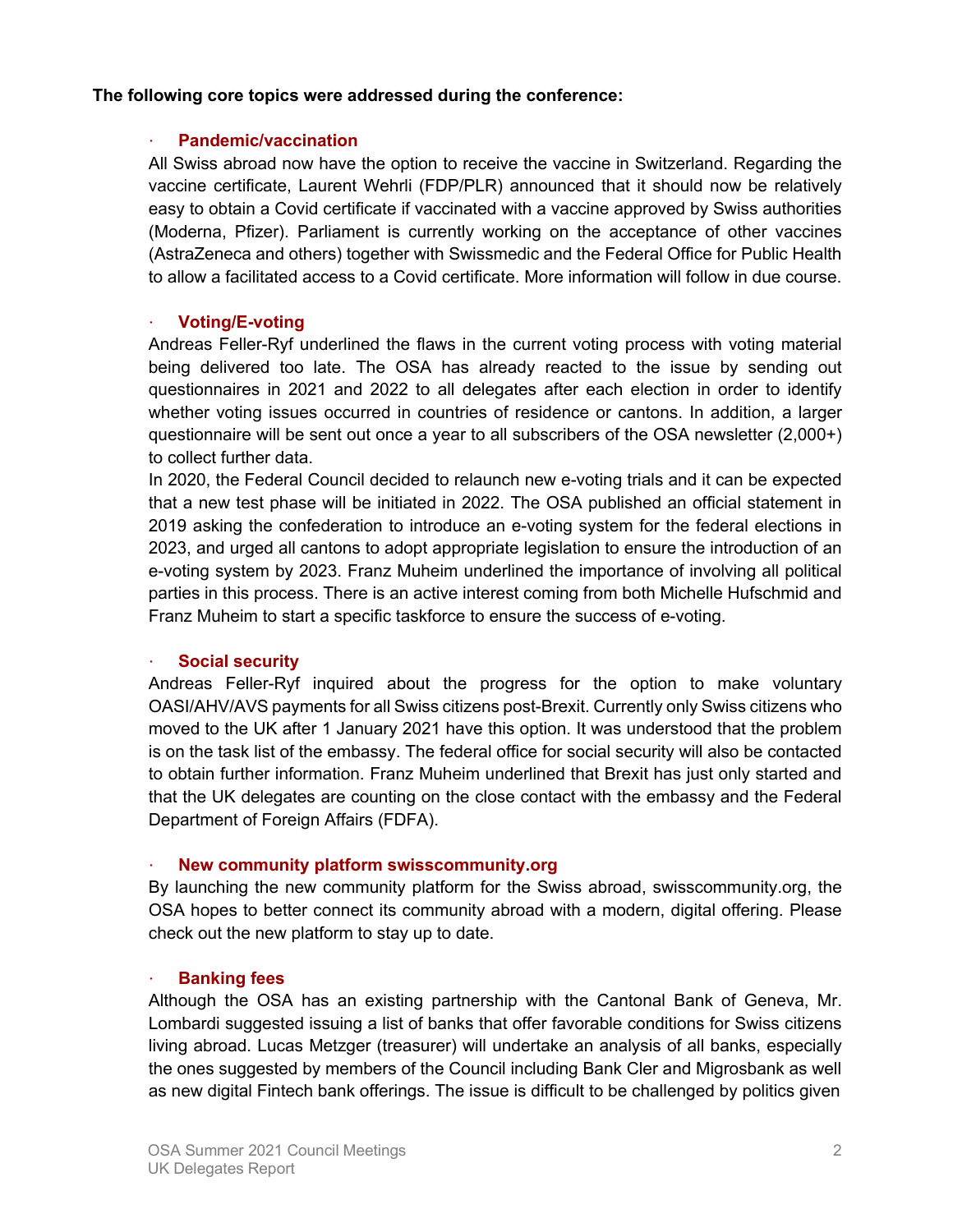that Switzerland does not have a state but a private banking system. The ASO will continue to lobby for improved conditions for Swiss bank account holders abroad. More information will follow in due course.

# **· New initiatives from the Federal Department of Foreign Affairs (FDFA)**

A new digital application for the Swiss abroad is currently being tested with different representations around the world to improve information flow and service. The FDFA is also working on a new concept together with the ASO to better support expatriates leaving and returning to Switzerland. New projects to digitalise civil status matters will be presented at the end of 2021. More specific details on a new project to specifically support the aging population abroad will also be published in 2022.

# **· Holocaust memorial in Switzerland**

The ASO started the initiative to build a holocaust memorial in Switzerland. The steering committee includes the Jewish community and various historians. The project has grown in size and will not only include a memorial, but will be a place of education, information and in a broader context address themes such as democracy, human rights, freedom of the media, and treatment of minorities. The ASO will be actively involved to ensure the swift realisation of the concept.

# **· Representation of the Swiss abroad in parliament**

Constantin Kokkinos (delegate, Greece) presented the progress of the work group 'representation of the Swiss Abroad in parliament'. A group that was previously headed by our former UK delegate Vincent Croset and also included our current UK delegate Loredana Guetg-Wyatt. Although more than 10% of Swiss citizens reside abroad, there is currently no Swiss abroad candidate directly represented in parliament. In a survey conducted by the work group amongst 246 Swiss politicians, only 35% were favourable towards the representation of Swiss abroad in parliament. The result shows that the political climate is not yet ready for such a significant change. The work group will continue its efforts to demonstrate the necessity of a proportional representation of the Swiss abroad in parliament.

## **· CH-EU relations**

Following the decision of the Federal Council not to pursue negotiations to form a bilateral framework agreement with the EU, first consequences have already emerged such as the Erasmus student exchange programme and substantial funding of research by the Horizon 2020 programme being suspended. Jan Atteslander (economiesuisse) regrets the outcomes of the negotiations and criticises the lack of active negotiations over the past two years. Roger Köppel (SVP/UDC) is pleased about the outcome, seeing the framework agreement as a threat to neutrality and direct democracy. Sarah Wyss (SP/PS) criticised that the decision has not been made following a popular vote. Mr. Köppel claimed that the best universities are now located outside the EU, in Switzerland and the UK. Andreas